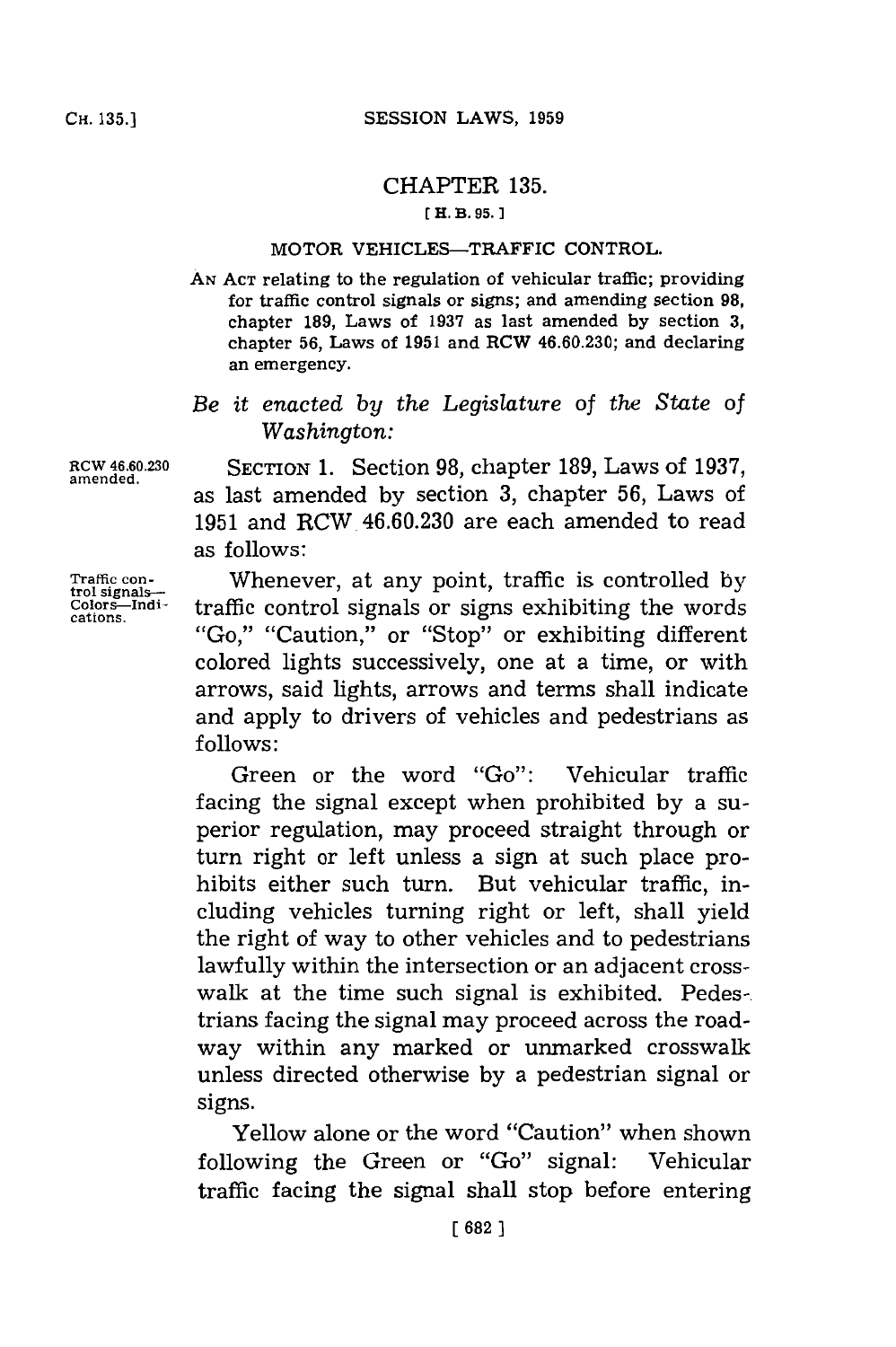the nearest crosswalk at the intersection or at such other point as may be designated **by** the proper traffic authority. However, if such stop cannot be made in safety, a vehicle may be driven cautiously through the intersection. No pedestrain facing such a signal shall enter the roadway.

Red alone or the word "Stop": Vehicular traffic facing the signal shall stop before entering the nearest crosswalk at an intersection or at such other point as may be designated **by** the proper traffic authority. Vehicular traffic facing such a signal shall remain standing until Green or "Go" is shown alone: *Provided*, That such traffic may, after stopping, cautiously proceed to make a right turn from a oneway or two-way street into a street carrying twoway traffic or into a one-way street carrying traffic in the direction of the right turn; or a left turn from a one-way or two-way street into a one-way street carrying traffic in the direction of the left turn; unless a sign posted **by** competent authority prohibits such movement; but vehicular traffic making such turns shall yield the right of way to other vehicles and to pedestrians lawfully within the intersection or an adjacent crosswalk at the time such signal is exhibited. Pedestrians facing such a signal shall not enter the roadway.

Red or the word "Stop" with green arrow: Vehicular traffic facing such signal may cautiously enter the intersection only to make the movement indicated **by** such arrow, but shall yield the right of way to pedestrians lawfully within a crosswalk and to the other traffic lawfully using the intersection. No pedestrian facing such a signal shall enter the roadway.

Green Arrow alone: Vehicular traffic facing such a signal may cautiously enter the intersection only to make the movement indicated **by** such arrow but shall yield right of way to other traffic or pedestrians